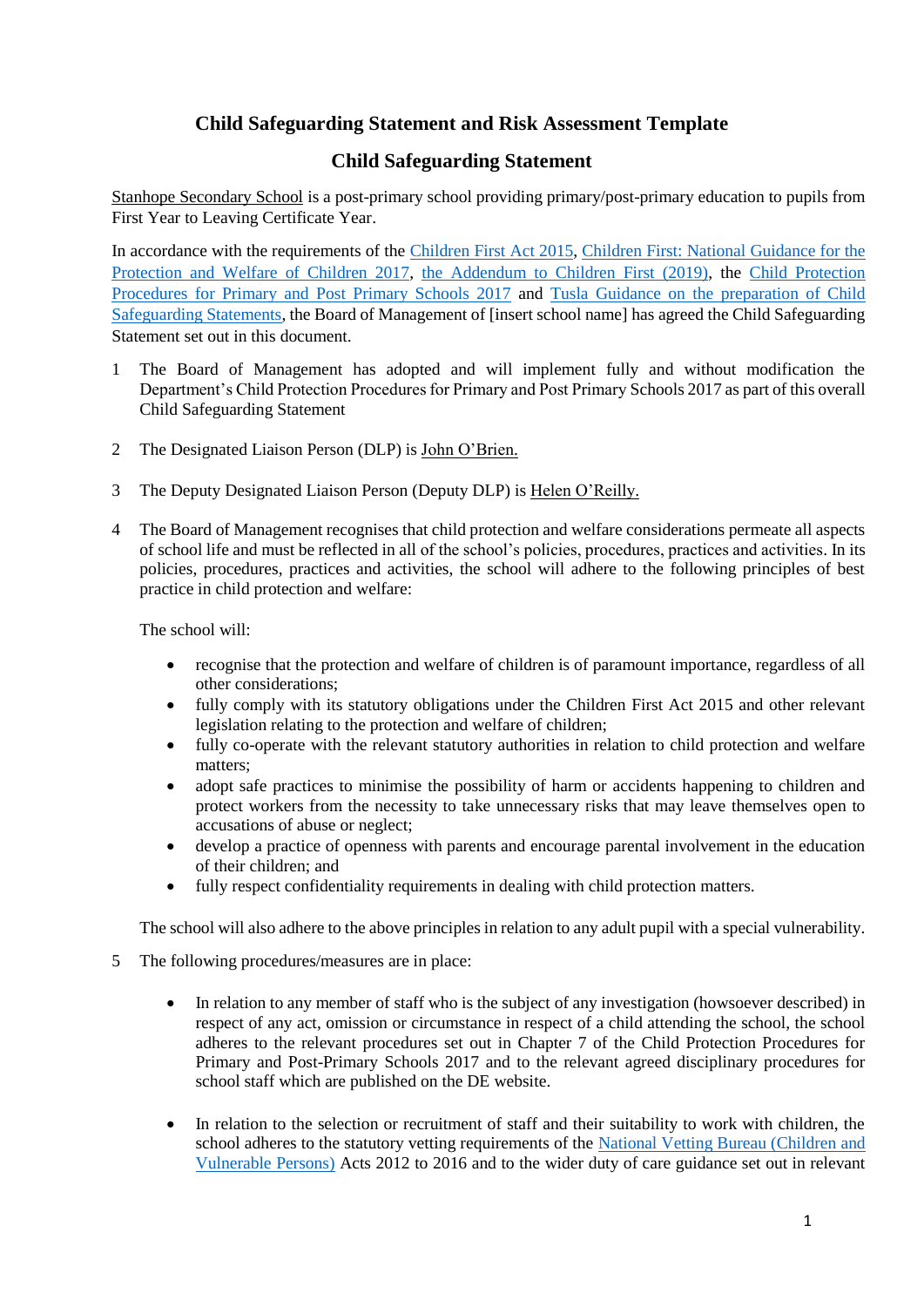Garda vetting and recruitment circulars published by the Department of Education and available on the DE website.

- In relation to the provision of information and, where necessary, instruction and training, to staff in respect of the identification of the occurrence of harm (as defined in the 2015 Act) the school-
	- Has provided each member of staff with a copy of the school's Child Safeguarding Statement
	- Ensures all new staff are provided with a copy of the school's Child Safeguarding Statement
	- $\triangleright$  Encourages staff to avail of relevant training
	- $\triangleright$  Encourages Board of Management members to avail of relevant training
	- The Board of Management maintains records of all staff and Board member training
- In relation to reporting of child protection concerns to Tusla, all school personnel are required to adhere to the procedures set out in the Child Protection Procedures for Primary and Post-Primary Schools 2017, including in the case of registered teachers, those in relation to mandated reporting under the Children First Act 2015.
- In this school the Board has appointed the abovenamed DLP as the "relevant person" (as defined in the Children First Act 2015) to be the first point of contact in respect of the schools child safeguarding statement.
- All registered teachers employed by the school are mandated persons under the Children First Act 2015.
- In accordance with the Children First Act 2015 and the Addendum to Children First (2019), the Board has carried out an assessment of any potential for harm to a child while attending the school or participating in school activities. A written assessment setting out the areas of risk identified and the school's procedures for managing those risks is included with the Child Safeguarding Statement.
- The various procedures referred to in this Statement can be accessed via the school's website, the DE website or will be made available on request by the school.

**Note:** The above is not intended as an exhaustive list. Individual Boards of Management shall also include in this section such other procedures/measures that are of relevance to the school in question.

- 6 This statement has been published on the school's website and has been provided to all members of school personnel, the Parents' Association (if any) and the patron. It is readily accessible to parents and guardians on request. A copy of this Statement will be made available to Tusla and the Department if requested.
- 7 This Child Safeguarding Statement will be reviewed annually or as soon as practicable after there has been a material change in any matter to which this statement refers.

This Child Safeguarding Statement was adopted by the Board of Management on 02.06.2021.

This Child Safeguarding Statement was reviewed by the Board of Management on 02.06.2021

| $Sigma:$ Signed:                   | $Sigma:$ Signed:                               |
|------------------------------------|------------------------------------------------|
| Chairperson of Board of Management | Principal/Secretary to the Board of Management |
| Date:                              | Date:                                          |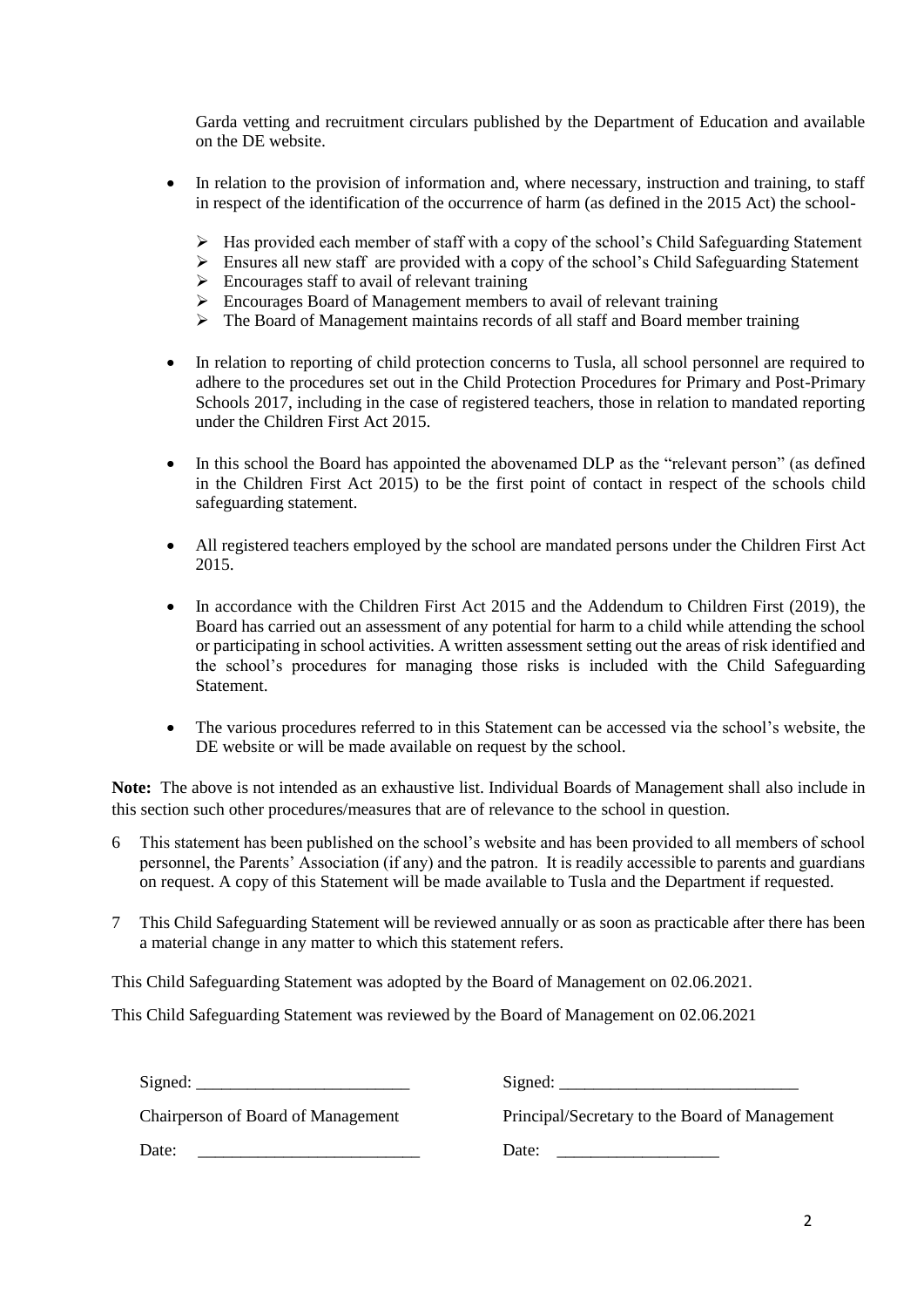# **Child Safeguarding Risk Assessment**

#### **Written Assessment of Risk of Stanhope Secondary School**

In accordance with section 11 of the Children First Act 2015 and with the requirements of Chapter 8 of the *Child Protection Procedures for Primary and Post-Primary Schools 2017*, the following is the Written Risk Assessment of [name of school].

### **1. List of school activities**

- Daily arrival and dismissal of pupils
- Recreation breaks for pupils
- Classroom teaching
- One-to-one teaching
- One-to-one learning support
- One-to-one counselling
- Outdoor teaching activities
- Online teaching and learning remotely
- Sporting Activities
- School outings
- School trips involving overnight stay
- School trips involving foreign travel
- Use of toilet/changing/ areas in schools
- Annual Sports Day
- Fundraising events involving pupils
- Use of off-site facilities for school activities
- School transport arrangements including use of bus escorts
- Care of children with special educational needs.
- Care of any vulnerable adult students.
- Management of provision of food and drink
- Administration of Medicine
- Administration of First Aid
- Curricular provision in respect of SPHE, RSE, Stay Safe
- Prevention and dealing with bullying amongst pupils
- Training of school personnel in child protection matters
- Use of external personnel to supplement curriculum
- Use of external personnel to support sports and other extra-curricular activities
- Care of pupils with specific vulnerabilities/ needs such as
	- Pupils from ethnic minorities/migrants
	- Members of the Traveller community
	- Lesbian, gay, bisexual or transgender (LGBT) children
	- Pupils perceived to be LGBT
	- Pupils of minority religious faiths
	- Children in care
	- Children on CPNS
	- Children with medical needs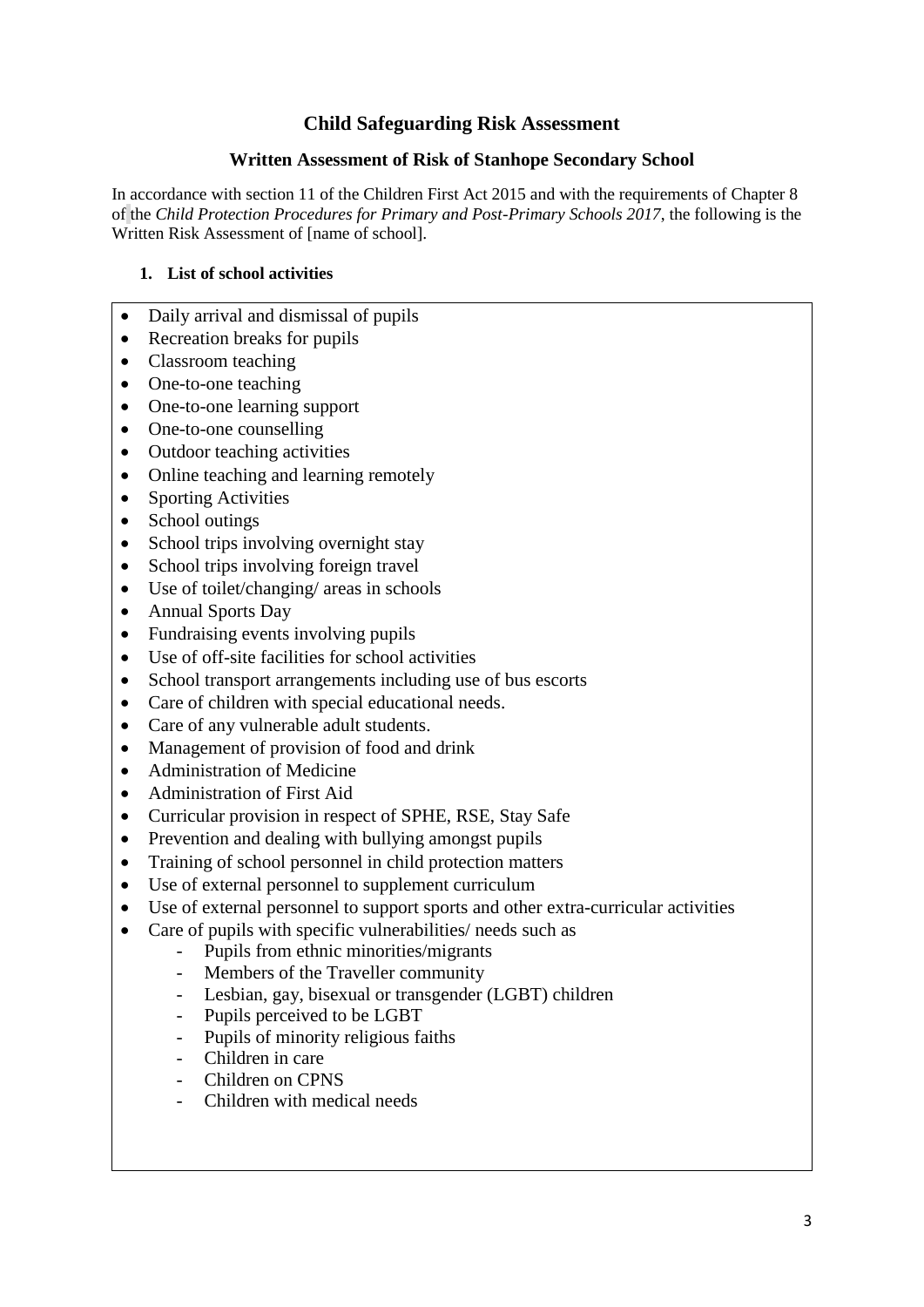- Recruitment of school personnel including
	- Teachers/SNA's
		- Caretaker/Secretary/Cleaners
	- Sports coaches
	- External Tutors/Guest Speakers
	- Volunteers/Parents in school activities
	- Contractors present in school during school hours
	- Contractors present during after school activities
- Participation by pupils in religious ceremonies/religious instruction external to the school
- Use of Information and Communication Technology by pupils in school, including social media
- Application of sanctions under the school's Code of Behaviour including detention of pupils, confiscation of phones etc.
- Students participating in work experience in the school
- Students from the school participating in work experience elsewhere
- Student teachers undertaking training placement in school
- Use of video/photography/other media to record school events
- After school use of school premises by other organisations
- Use of school premises by other organisation during school day
- Breakfast club
- Homework club/evening study
	- **2. The school has identified the following risk of harm in respect of its activities –**
- Risk of harm not being recognised by school personnel
- Risk of harm not being reported properly and promptly by school personnel
- Risk of child being harmed in the school by a member of school personnel
- Risk of child being harmed in the school by another child
- Risk of child being harmed in the school by volunteer or visitor to the school
- Risk of child being harmed by a member of school personnel, a member of staff of another organisation or other person while child participating in out of school activities e.g. school trip, swimming lessons
- Risk of harm due to inappropriate use of online remote teaching and learning communication platform such as an uninvited person accessing the lesson link, students being left unsupervised for long periods of time in breakout rooms
- Risk of harm due to bullying of child
- Risk of harm due to racism
- Risk of harm due to inadequate supervision of children in school
- Risk of harm due to inadequate supervision of children while attending out of school activities
- Risk of harm due to inappropriate relationship/communications between child and another child or adult
- Risk of harm due to children inappropriately accessing/using computers, social media, phones and other devices while at school
- Risk of harm to children with SEN who have particular vulnerabilities, including medical vulnerabilities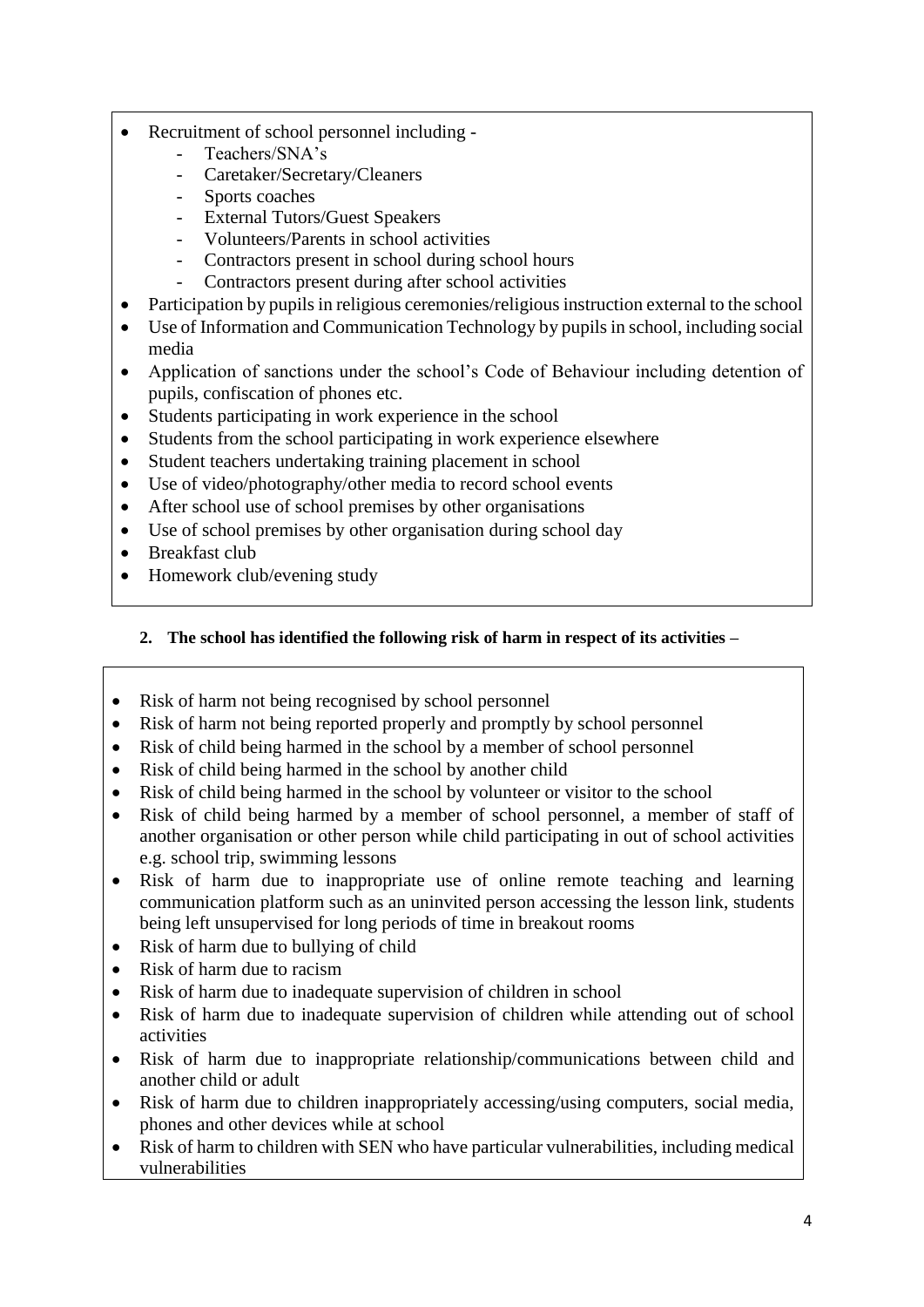- Risk of harm to child while a child is receiving intimate care
- Risk of harm due to inadequate code of behaviour
- Risk of harm in one-to-one teaching, counselling, coaching situation
- Risk of harm caused by member of school personnel communicating with pupils in an inappropriate manner via social media, texting, digital device or other manner
- Risk of harm caused by member of school personnel accessing/circulating inappropriate material via social media, texting, digital device or other manner.

### **3. The school has the following procedures in place to address the risks of harm identified in this assessment –**

- All school personnel are provided with a copy of the school's Child Safeguarding Statement.
- The Child Protection Procedures for Primary and Post-Primary Schools 2017 are made available to all school personnel.
- School Personnel are required to adhere to the Child Protection Procedures for Primary and Post-Primary Schools 2017 and all registered teaching staff are required to adhere to the Children First Act 2015 and it's Addendum (2019).
- The school implements in full the SPHE curriculum.
- The school implements in full the Wellbeing Programme at Junior Cycle.
- The school has an Anti-Bullying Policy which fully adheres to the requirements of the Department's Anti-Bullying Procedures for Primary and Post-Primary Schools
- The school undertakes anti-racism awareness initiatives.
- The school has a yard/playground supervision policy to ensure appropriate supervision of children during, assembly, dismissal and breaks and in respect of specific areas such as toilets, changing rooms etc.
- The school has in place a policy and clear procedures in respect of school outings
- The school has a Health and Safety policy.
- The school adheres to the requirements of the Garda vetting legislation and relevant DE circulars in relation to recruitment and Garda vetting.
- The school has a codes of conduct for school personnel (teaching and non-teaching staff).
- The school complies with the agreed disciplinary procedures for teaching staff.
- The school has a Special Educational Needs policy.
- The school has an intimate care policy/plan in respect of students who require such care.
- The school does not administer medication to pupils
- The school –Has provided each member of school staff with a copy of the school's Child Safeguarding Statement
	- Ensures all new staff are provided with a copy of the school's Child Safeguarding Statement.
	- Encourages staff to avail of relevant training.
	- Encourages board of management members to avail of relevant training
	- Maintains records of all staff and board member training
- The school has in place a policy and procedures for the administration of First Aid.
- The school has in place a code of behaviour for pupils
- The school has an Acceptable Use Policy in place, to include provision for online teaching and learning remotely, and has communicated this policy to parents.